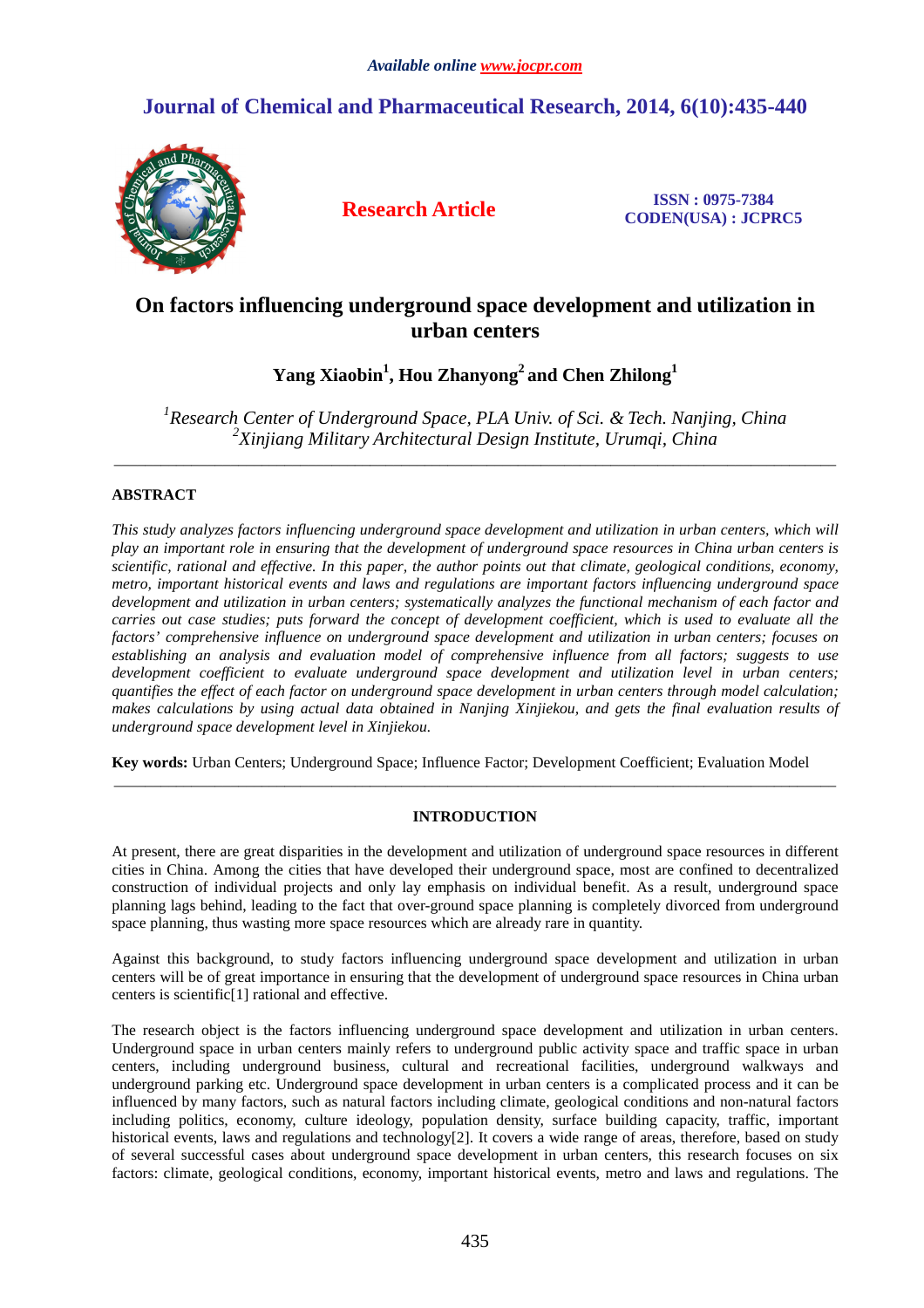effect of each factor on underground space development in urban centers and their functional mechanism are analyzed. In this way, the factors influencing underground space development and utilization in urban centers are analyzed in a systematic way, thus ensuring that the development of underground space resources in China urban centers is scientific, rational and effective.

*\_\_\_\_\_\_\_\_\_\_\_\_\_\_\_\_\_\_\_\_\_\_\_\_\_\_\_\_\_\_\_\_\_\_\_\_\_\_\_\_\_\_\_\_\_\_\_\_\_\_\_\_\_\_\_\_\_\_\_\_\_\_\_\_\_\_\_\_\_\_\_\_\_\_\_\_\_\_*

## **STUDY OF DEVELOPMENT COEFFICIENT OF COMPREHENSIVE INFLUENCE FACTOR OF UNDERGROUND SPACE DEVELOPMENT IN URBAN CENTERS**

### 2.1 Definition of Development Coefficient

Effect of the six factors (climate, geological conditions, economy, important historical events, metro and laws and regulations) on underground space development in urban centers is a consequence of their combined action. These factors interact with each other and condition each other, resulting in a complicated comprehensive influence factor. The effect of this comprehensive influence factor on urban centers underground space development stands for the development level [3]. To facilitate quantitative calculation, development coefficient is used an index to evaluate the development level. Development coefficient equals the ratio between total volume of underground space development in a region and the area of this region under the same unit of measure [4]. It is a dimensionless index. Larger development coefficient means that underground space has higher development level and more development potential.

2.2 Establishment of Comprehensive Influence Factor Analysis Model

To quantify the effect of each factor in macroscopic scope, this paper, on the basis of quantification theory, establishes a comprehensive influence factor of urban centers underground space development, namely development coefficient analysis and evaluation model. Factors influencing the development coefficient are categorized into 6 types: climate, geological conditions, economy, metro, important historical events and laws and regulations. Each type of factors contains several items.

Factor 1: climate, 2 items: ordinary or awful;

Factor 2: geological conditions, 2 items: good or ordinary;

Factor 3: economy, 2 items: per capita income below 40,000 RMB or above 40,000 RMB;

Factor 4: metro, 2 items: with or without metro;

Factor 5: important historical events, 2 items: without important historical events in recent period or with important historical events in recent period;

Factor 6: laws and regulations, 2 items: unsound or relatively sound.

Each factor will have varying degrees of effect on urban centers underground space development coefficient. The weight coefficient of each factor is determined according to quantification theory, so that the evaluation value of development coefficient can be expressed as a linear combination of all the factors' weights and characteristic values, namely:

$$
\alpha_p = \sum_{i=1}^{\eta_i} \sum_{j=1}^{K_j} f_{ij} \delta_{ij} \quad (1)
$$

In the expression,  $\alpha$  is the evaluation value of development coefficient;  $f_{ij}$  is the weight of Item  $j$  in Factor  $i$ ;  $\delta_{ij}$  is the characteristic value of Item  $j$  in Factor  $i$ . The value is assigned as 1 if belonging to the factor, or is assigned as 0 if not;  $k_i$  is the number of term of Factor *i*;  $\eta_i$  is the class number of factors influencing the development coefficient.

This expression is the final development coefficient analysis and evaluation model. It is obvious that the key point in the model establishment lies in how to decide the weights.

### 2.3 Determination of Weights

Weight is used to measure the effect of each item on the development coefficient. If we calculate the weight based on the actual statistics, we can regard that the underground space development of the selected urban centers is undergoing continuous development under the influence of the above 6 types of factors [5]. After getting large quantities of statistic data, we can start to determine the weights.

Several cities are randomly selected as samples, for example, *n* cities,  $\beta_{\nu}$  ( $p=1,2,...,n$ ).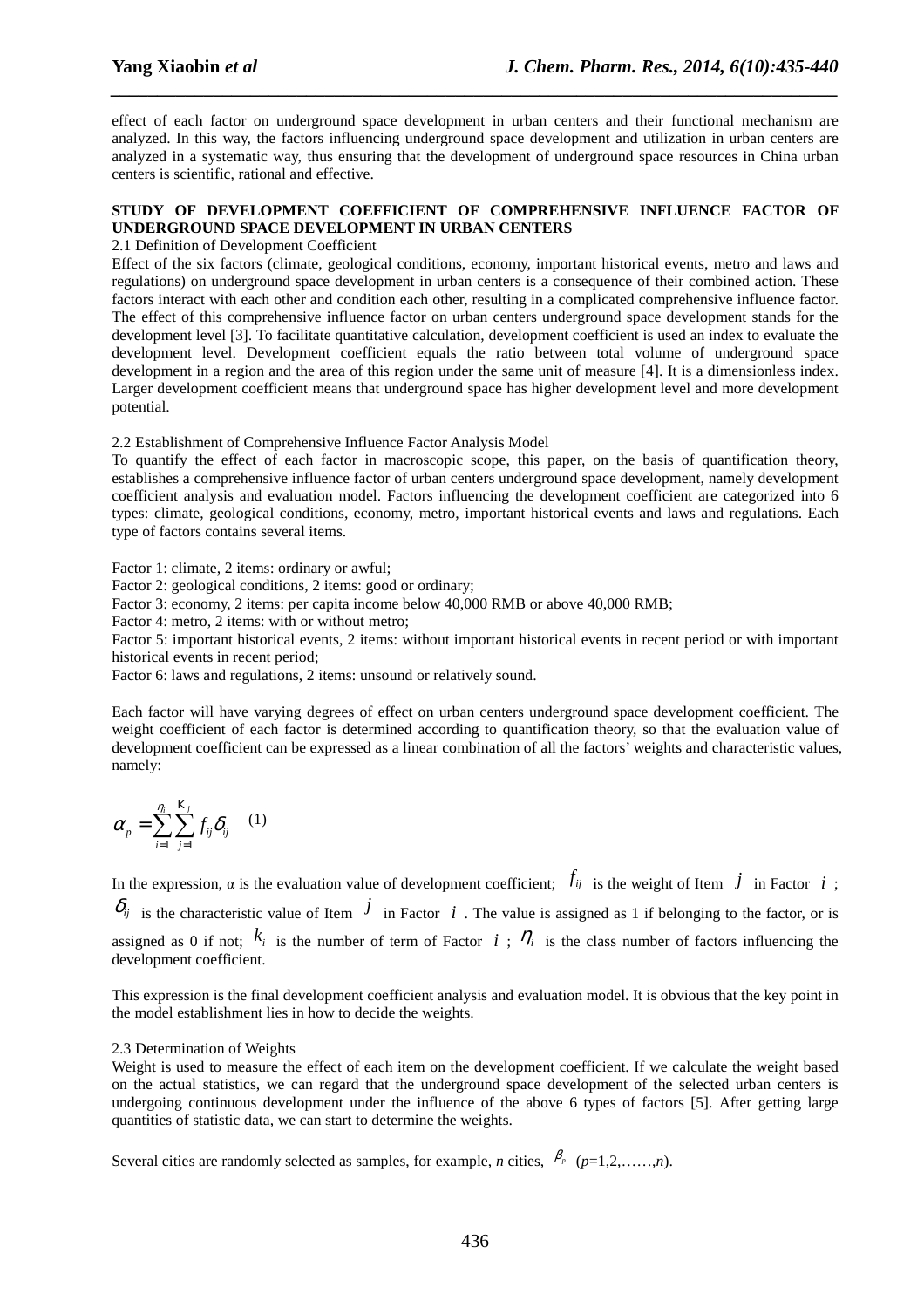According to Expression (1), we can obtain the theoretical evaluation value  $\alpha_p$  of the development coefficient for each city. It can be expressed as:

*\_\_\_\_\_\_\_\_\_\_\_\_\_\_\_\_\_\_\_\_\_\_\_\_\_\_\_\_\_\_\_\_\_\_\_\_\_\_\_\_\_\_\_\_\_\_\_\_\_\_\_\_\_\_\_\_\_\_\_\_\_\_\_\_\_\_\_\_\_\_\_\_\_\_\_\_\_\_*

$$
\alpha = \sum_{i=1}^{\eta_i} \sum_{j=1}^{K_j} f_{ij} \delta_{ij}
$$
  
(p=1,2,......,n) (2)

in which,  $f_{ij}$  is the weight to be calculated in Expression (1);  $\delta_{ij}$  is the characteristic value of City *p*, namely:

$$
\delta_{pi} = \begin{cases}\n1 & \text{Item } j \text{ in Factor } i \text{ of City } p \text{ is positive} \\
0 & \text{Item } j \text{ in Factor } i \text{ of City } p \text{ is negative}\n\end{cases}
$$
\n(3)

We calculate the least square estimation of  $f_{ij}$  according to the principle of least squares in order to obtain the minimal value of the following expression:

$$
q = \sum_{p=1}^{n} \mathcal{E}_{i}^{2} = \sum_{p=1}^{n} \left( \beta_{p} - \sum_{i=1}^{n} \sum_{j=1}^{k_{j}} f_{ij} \delta_{pij} \right)^{2}
$$

Therefore, we calculate the partial derivative of *q* with respect to  $f_{lm}$  and make it equal to 0, so we can obtain the following:

$$
\frac{\partial_{q}}{\partial f_{lm}} = -2 \sum_{p=1}^{n} \left( \beta_p - \sum_{i=1}^{n} \sum_{j=1}^{k_j} f_{ij} \delta_{pi} \right) \delta_{plm} = 0 \quad \begin{cases} l = 1, 2, \cdots, n_j \\ m = 1, 2, \cdots, k_j \end{cases}
$$
(4)

As long as we make the expression clear, we can get a system of linear equations with  $f_{ij}$  as unknown.

$$
\sum_{p=1}^{n} \sum_{i=1}^{n} \sum_{j=1}^{k_j} f_{ij} \delta_{pij} \delta_{plm} = \sum_{p=1}^{n} \beta_p \delta_{plm} \begin{cases} l=1,2,\cdots,\eta_j \\ m=1,2,\cdots,k_j \end{cases} (5)
$$

As long as we solve the system of equations, we can obtain the value of  $f_{ij}$ , so that the analysis and evaluation model is completely determined.

#### 2.4 Model Verification

After the calculation of least square estimation, the model can be verified using the multiple correlation coefficient  $\gamma_{\alpha\beta}$  (namely the sample correlation coefficient between  $\alpha$  and  $\beta$ ). It can be calculated as:

$$
\gamma_{\alpha\beta} = \sqrt{\sum_{p=1}^{n} (\alpha_p - \overline{\beta})^2 \over \sum_{p=1}^{n} (\beta_p - \overline{\beta})^2}
$$
\n(6)

In this expression, larger  $\gamma_{\alpha\beta}$  means better accuracy of the model.

Three methods can be used to measure the effect of each factor on development coefficient: coefficient of partial correlation, variance ratio and scope [6]. As a matter of experience, variance ratio is the most suitable method. Therefore, variance ratio is used in this research to verify the effect of each factor on development coefficient:

$$
\frac{\sigma_i^2}{\sigma_\beta^2} = \frac{\sum_{p=1}^n (\alpha_p - \overline{\alpha})^2}{\sum_{p=1}^n (\beta_p - \overline{\beta})^2} \quad i = 1, 2, \cdots \eta_i
$$
\n(7)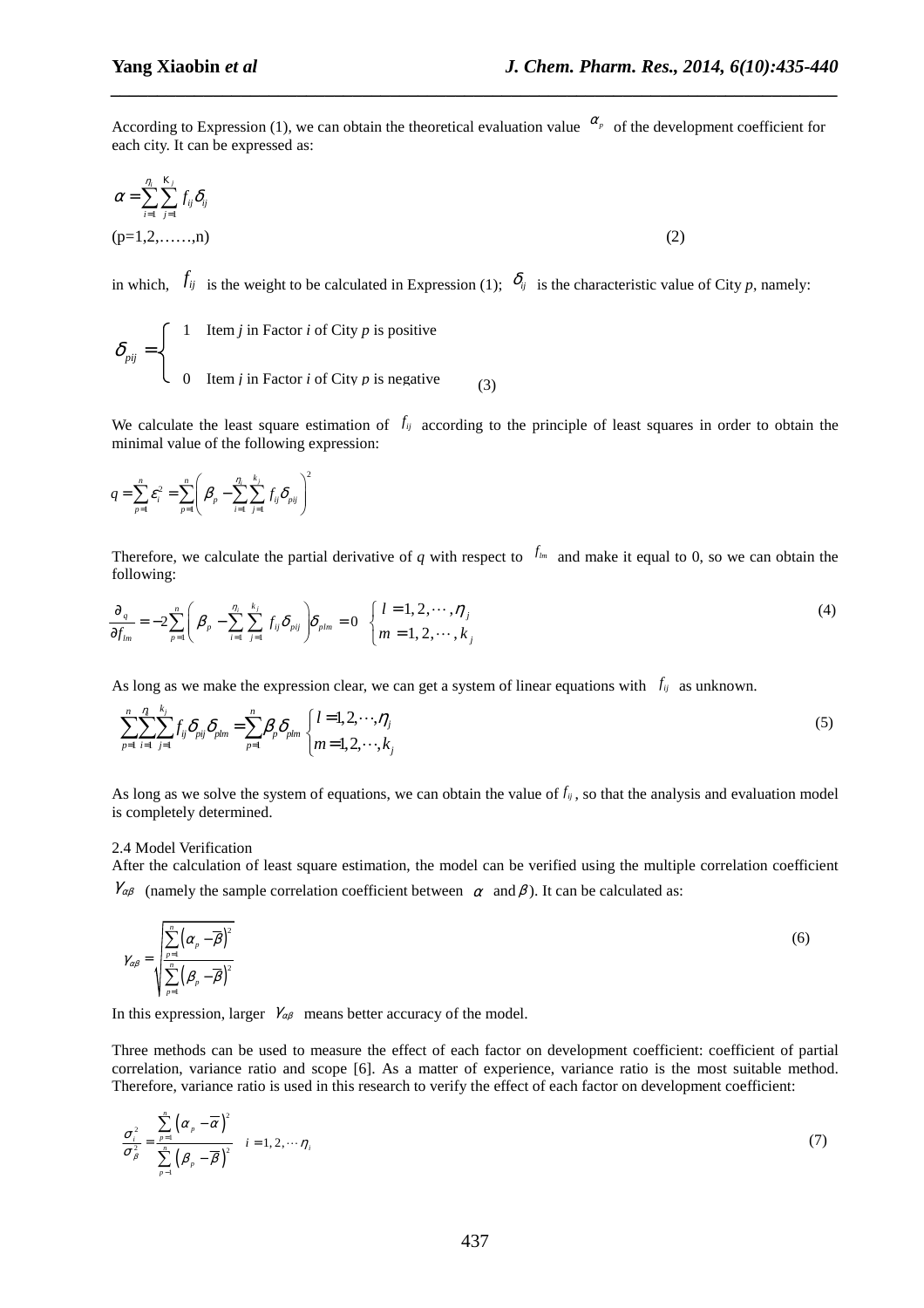In the expression,  $\alpha_p - \frac{1}{1-1}$ *j k*  $\alpha_p = \sum_{j=1}^{n} f_{ij} \delta_{pi}$  (*p*=1,2,…,*n*;*i*=1,2,…,*n*<sub>i</sub>) is the quantitative data of Factor *i* in City *p*.

### **PRACTICAL CALCULATION**

#### 3.1 Model Calculation

In this paper, relevant data from 12 urban centers are selected as the calculation sample including Beijing Wangfujing, Shanghai Jing'an Si, Shenzhen CBD [7], Hangzhou Qianjiang New District CBD, Zhengzhou Zhengdong New District CBD, Beijing Zhongguancun[8], Quzhou New District CBD, Qingdao CBD, Yiwu international business district, Tangshan airport core area[9], Wuhan Wangjiadun business center and Hangzhou Binjiang CBD (Table 1) [10]. Then we can obtain the share of each factor in China urban center underground space development. On this basis, the author takes Nanjing Xinjiekou as an example to calculate the evaluation value of development coefficient and decide the development level here.

*\_\_\_\_\_\_\_\_\_\_\_\_\_\_\_\_\_\_\_\_\_\_\_\_\_\_\_\_\_\_\_\_\_\_\_\_\_\_\_\_\_\_\_\_\_\_\_\_\_\_\_\_\_\_\_\_\_\_\_\_\_\_\_\_\_\_\_\_\_\_\_\_\_\_\_\_\_\_*

First, according to the above steps, we can calculate the weights  $f_{ij}$  through programming. Then we substitute them in Expression (1) and get the final analysis and evaluation model of development coefficient:

(8)  $\alpha = 0.0\delta_{11} + 0.285486\delta_{12} + 0.08395\delta_{21} + 0.0\delta_{22} + 0.456967\delta_{31} + 0.0\delta_{32}$  $+0.0\delta_{41} + 0.141607\delta_{42} + 0.0\delta_{51} + 0.149734\delta_{52} + 0.0\delta_{61} + 0.076442\delta_{62}$ 

In the expression,  $\delta_{1j}, \delta_{2j}, \delta_{3j}, \delta_{4j}, \delta_{5j}, \delta_{6j}$  stand for the characteristic values of climate, geological conditions, economy, metro, important historical events and laws and regulations respectively.

| City                                                 | Climate          | Geological | Economy (Per Capita | Metro       | Important                | Laws and         | Development |
|------------------------------------------------------|------------------|------------|---------------------|-------------|--------------------------|------------------|-------------|
|                                                      |                  | Conditions | GDP: yuan)          |             | <b>Historical Events</b> | Regulations      | Coefficient |
| Beijing Wangfujing                                   | awful            | good       | 58204               | with        | with                     | relatively sound | 0.36        |
| Shanghai Jing'an Si                                  | ordinarygood     |            | 66367               | with        | with                     | relatively sound | 0.87        |
| Shenzhen CBD                                         | awful good       |            | 79645               | with        | without                  | unsound          | 0.58        |
| Qianjiang<br>Hangzhou<br><b>New</b><br>District CBD  | ordinaryordinary |            | 61258               | with        | without                  | relatively sound | 0.52        |
| Zhengzhou Zhengdong New ordinarygood<br>District CBD |                  |            | 40617               | with        | without                  | unsound          | 0.8         |
| Beijing Zhongguancun                                 | awful            | good       | 58204               | withoutwith |                          | relatively sound |             |
| <b>Ouzhou New District CBD</b>                       | awful            | ordinary   | 15740               |             | withoutwithout           | unsound          | 0.14        |
| Qingdao CBD                                          | ordinaryordinary |            | 38892               | with        | with                     | unsound          | 0.63        |
| Yiwu international<br>business<br>district           | 'ordinarygood    |            | 59144               |             | withoutwithout           | unsound          | 0.95        |
| Tangshan airport core area                           | awful            | ordinary   | 37734               |             | withoutwithout           | unsound          | 0.24        |
| Hangzhou Binjiang CBD                                | ordinaryordinary |            | 61258               | with        | without                  | relatively sound | 1.15        |
| Wuhan Wangjiadun business awful<br><b>CBD</b>        |                  | ordinary   | 35500               | with        | without                  | unsound          | 0.35        |

(9)

#### **Table 1 Relevant Data from 12 Chinese Cities**

#### 3.2 Model Test

The multiple correlation coefficients can be calculated using Expression (6) as:

$$
\gamma_{\alpha\beta} = \sqrt{\frac{\sum_{p=1}^{20} (\alpha_p - \overline{\beta})^2}{\sum_{p=1}^{20} (\beta_p - \overline{\beta})^2}} = 0.85
$$

From this we know that the calculation accuracy of development coefficient is high.

Through Expression (7), we can obtain the variance  $\sigma_i^2$  and variance ratio  $\sigma_i^2/\sigma_\beta^2$  of each factor (Table 2).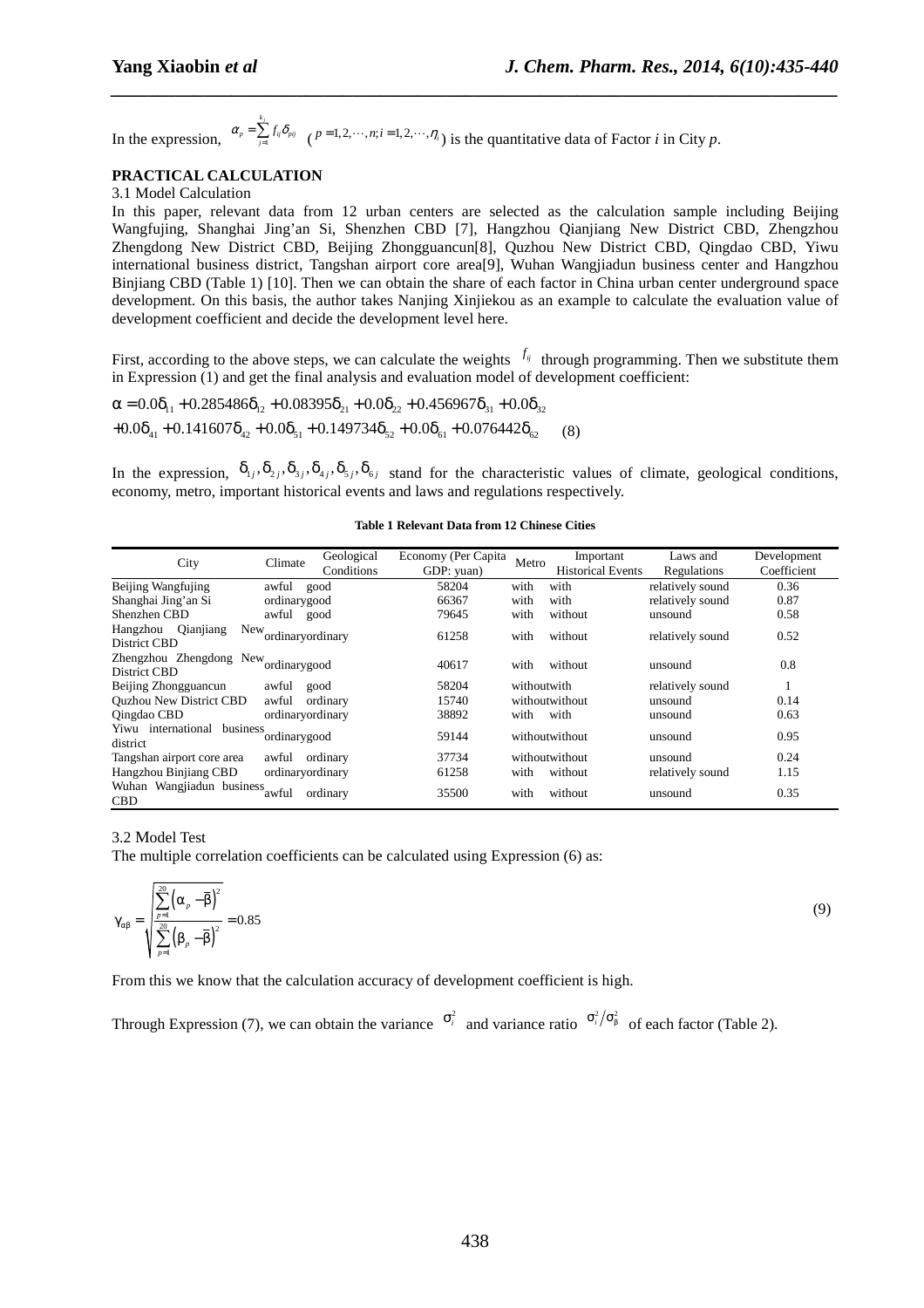| <b>Influence Factor</b>     | $\sigma^2$ | $\sigma_i^2/\sigma_{\rm B}^2$ |
|-----------------------------|------------|-------------------------------|
| climate                     | 0.0395     | 0.2926                        |
| geological conditions       | 0.0146     | 0.1081                        |
| economy                     | 0.0613     | 0.4541                        |
| metro                       | 0.0253     | 0.1874                        |
| important historical events | 0.0289     | 0.2141                        |
| laws and regulations        | 0.0107     | 0.0793                        |

*\_\_\_\_\_\_\_\_\_\_\_\_\_\_\_\_\_\_\_\_\_\_\_\_\_\_\_\_\_\_\_\_\_\_\_\_\_\_\_\_\_\_\_\_\_\_\_\_\_\_\_\_\_\_\_\_\_\_\_\_\_\_\_\_\_\_\_\_\_\_\_\_\_\_\_\_\_\_* **Table 2 Variance and Variance Ratio of Each Factor** 

Model variance test shows that six factors have varying degrees of effect on development coefficient. Among these factors, economy is the most influential one, followed by climate. Important historical events and metro have relatively obvious effect while laws and regulations and geological conditions have the least effect on underground space development [11].

3.3 Evaluation of Underground Space Development in Xinjiekou

If we substitute relevant data from Nanjing Xinjiekou (i.e. characteristic values shown in Table 3) into Expression (8) [12], we can get:

**Table 3 Characteristic Values in Nanjing Xinjiekou** 

 $α = 1.025667$ 

|                       |                   |                      | $O_{41}$          |  |
|-----------------------|-------------------|----------------------|-------------------|--|
| climate               |                   | metro                | $\Delta$          |  |
|                       |                   | historical events    |                   |  |
| geological conditions |                   |                      |                   |  |
|                       | $\mathsf{0}_{31}$ | laws and regulations | $\mathsf{u}_{61}$ |  |
| economy               |                   |                      | 62                |  |

From Expression (8), we can know the maximal value of development coefficient is 1.19 and that development coefficient of underground space development in Xinjiekou is 1.025667. Therefore, we can say that development level of underground space in Xinjiekou is high and there is also huge potential for further development here.

#### **CONCLUSION**

In this research, the author puts forward the concept of underground space development coefficient; measures the comprehensive effect of various factors on underground space development in urban centers by using development coefficient; uses quantification theory to establish the analysis and evaluation model of underground space development coefficient; carries out calculations using relevant data from 12 urban centers in China; quantifies the effect of six types of factors on urban centers underground space development and comes to a conclusion that economy is the most influential factor, followed by climate[13]. Important historical events and metro have relatively obvious effect while laws and regulations and geological conditions have the least effect on underground space development. Finally, the author makes calculations by using relevant data from Nanjing Xinjiekou and obtains the evaluation results of underground space development in Xinjiekou.

#### **REFERENCES**

[1] Chen, Zhilong, Wang, Yubei The Urban Underground Space Planning, vol. 1, first ed. Southeast University Press, Nanjing, **2005** (in Chinese).

[2] Gao, Dongmei. *Architecture Journal*, Vol. 5, pp.66–68 , **2004** (in Chinese).

[3] Gideon S.G. et al. The Urban Underground Space Design, vol. 1. China Building Industry Press, Beijing,**2005**.

[4] Hu, Hao.. Report of Real Estate Development 2007 in Shanghai. Shanghai Jiao Tong University Press, **2007** (in Chinese)..

[5] Ma, Shi, Shu, Yu. The Research on Forecasting Demand of Urban Underground Space Development and Utilities in the case of Shanghai. Master Degree Thesis, Tongji University, Shanghai , **2007** (in Chinese).

[6] Mao, Fengfu The empirical research on the relationship between house price and land price 1999–2004. In: Chinese Economic Association 2006 Annual Meeting , **2006**. (in Chinese).

[7] Monnikhof, R.A.H. et al.. *Tunnelling and Underground Space Technology,* Vol. 14 (3), pp.341–347**, 1999**.

[8] Shu, Yu.. Underground Space and the Future City. Fudan University Press,Shanghai **, 2005** (in Chinese).